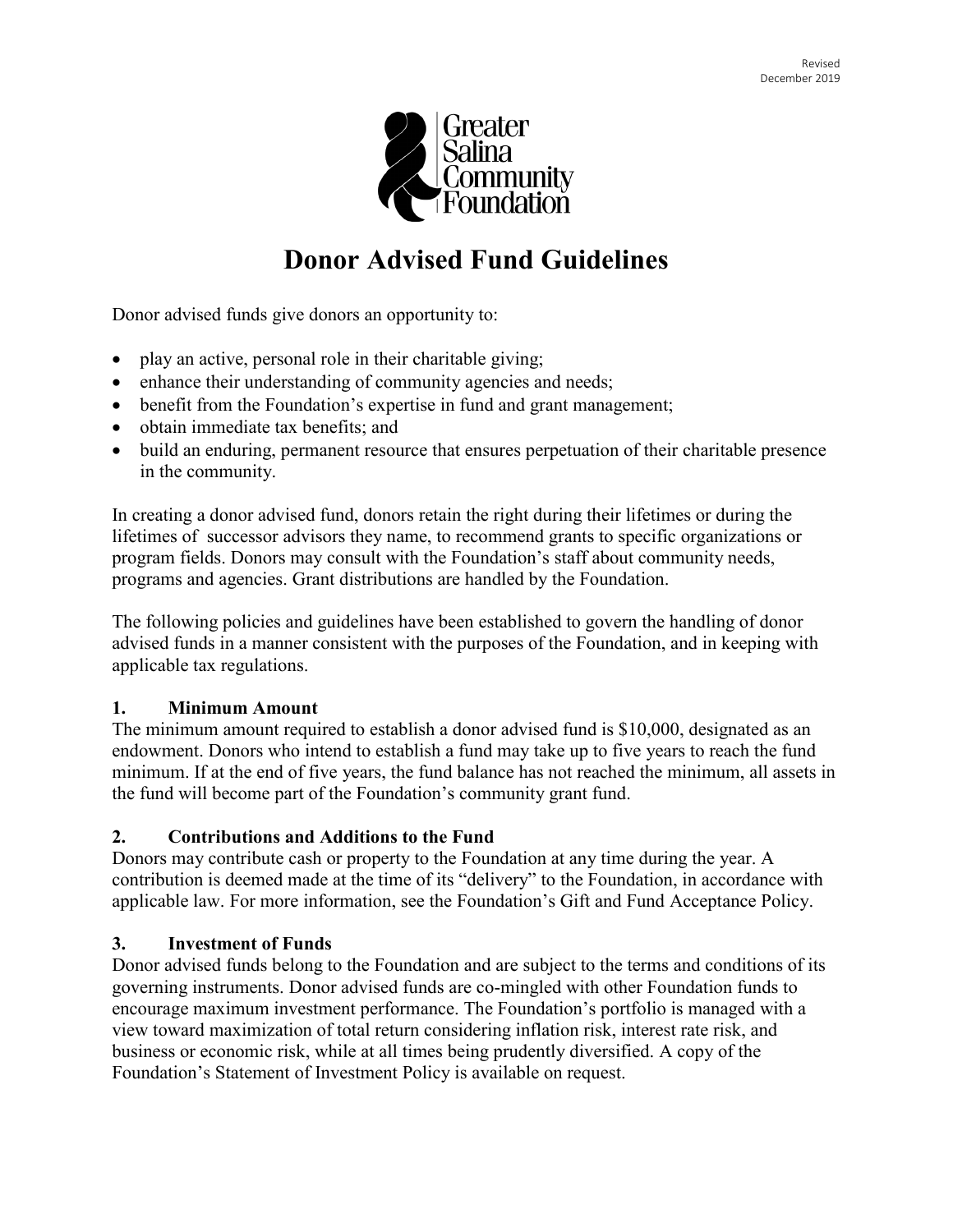#### **4. Outside Investment Managers**

Donors may request to use an outside investment manager if the fund maintains a minimum as stated in the Policies and Procedures for Establishment and Operation of Component Funds. If the request is granted, the fund remains a component fund of the Foundation, but is managed and invested by a bank, trust company or other entity of the donor's choice. In order to manage component funds for the Foundation, outside fund managers are required to sign an investment management agreement with the Foundation and maintain an investment performance level that is acceptable to the Foundation's Finance Committee.

# **5. Spending Policy**

The Foundation strives to preserve capital for long-term charitable endowment purposes. The Foundation's general spending policy for grants and scholarships is as follows:

- The Foundation will make grants and scholarships from each fund according to the individual fund agreement.
- Primarily, fund agreements for donor advised funds are written to allow the Foundation to act upon grant recommendations for distributions as long as the minimum balance in the fund is maintained.

# **6. Corporate Advised Funds**

Donor advised funds established by corporations or entities other than individuals or families are often advised by an appointed committee with a process for selecting new members. A list of these committee members/advisors must be submitted to the Foundation annually. Grant recommendations must be signed by an officer or authorized representative of the entity that established the fund. Any changes in the structure of grant recommendation process within the entity must be communicated in writing by an officer or authorized representative of the entity that established the fund.

## **7. Grant Recommendations**

Donors/advisors may recommend grants to qualified charitable organizations. Qualified charitable organizations are defined as 501(c)(3) public charities, and government, education, and religious entities. The Foundation performs due diligence on all donor advised fund grant recommendations to make sure grants meet the definition of a qualified charity.

All assets of donor advised funds are owned and controlled by the Foundation, and therefore subject to review and approval by the Foundation. However, every effort is made to approve all grant recommendations that are made in accordance with Foundation policies and tax regulations.

All grant recommendations must be submitted to the Foundation through a donor recommendation form signed by the donor advisor, or through the Foundation's online donor portal. The minimum amount for a grant recommendation is \$250.

International grant recommendations will be considered on a case-by-case basis by the Foundation and special fees may be charged.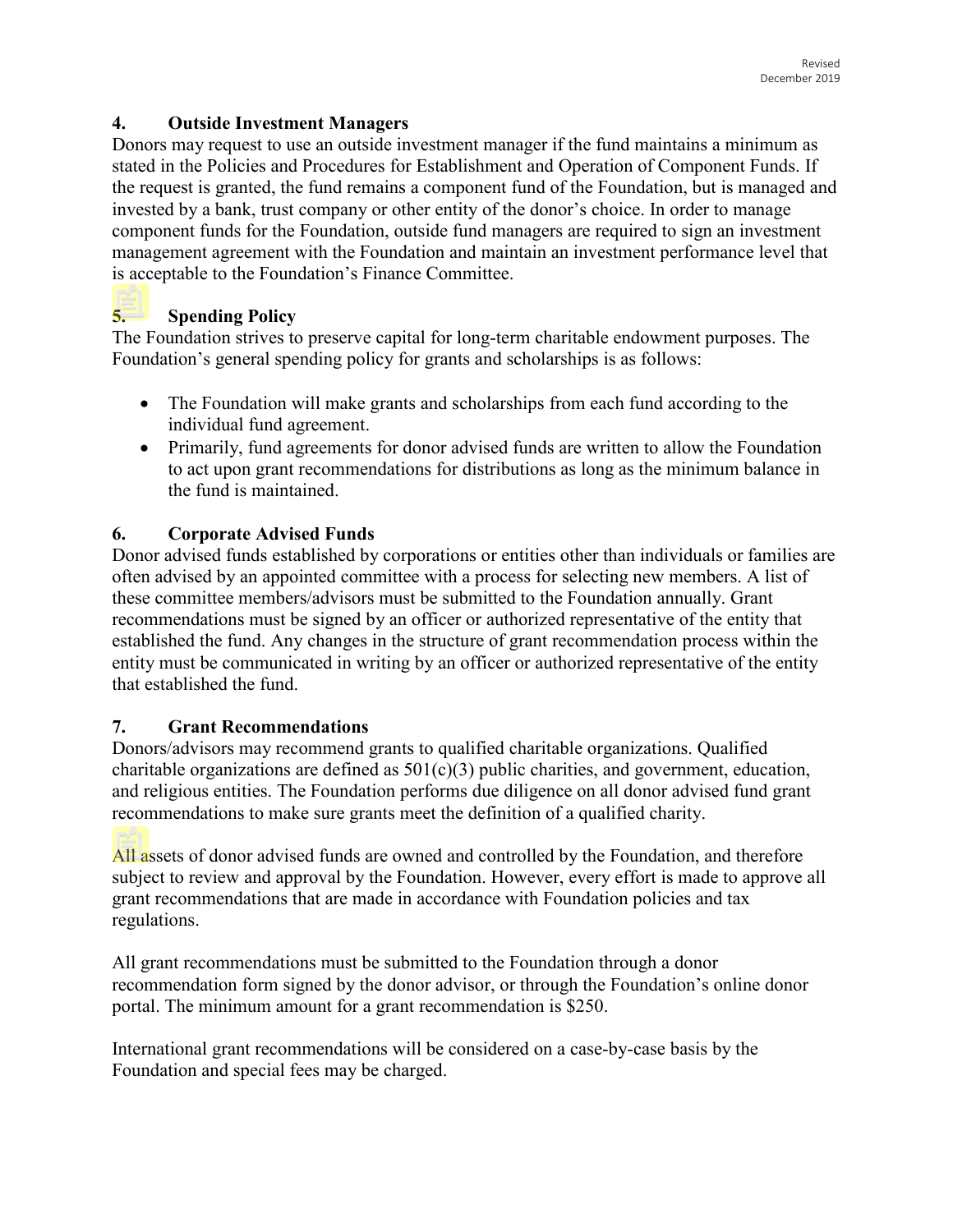## **8. Permissible Grant Recipients**

Grants from donor advised funds are made primarily to qualified organizations defined as 501(c)(3) public charities, and government, education, and religious entities. Grants to other organizations are typically not permitted

Grants may be made to a qualified charity in honor of an individual as long as the charity exercises complete discretion and control over the donation, and there is no direct benefit to an individual (see Grant Restrictions). Examples of this include mission work and races to benefit a specific charity (not a specific individual).

When submitting grants in honor of individuals, please explicitly state that the donations are "in honor of [individual's name]." Example—"In honor of John Smith's Mission Work," or "In honor of Jane Doe's 5K Race Team."

## **9. Grant Restrictions**

The Pension Protection Act of 2006 clearly indicates that donors, advisors or related parties should not receive more than incidental benefits from donor advised fund distributions. Because of this, restrictions have been put on the following types of grant requests:

#### Scholarships and Tuition

Donors/advisors may use their fund to support a scholarship program administered by a qualified charity, but they may not earmark dollars to assist a specific individual. Example—Grants may be made to support the Kansas State University General Scholarship program, but NOT to Kansas State University to support student John Smith.

#### Emergency Hardship or Disaster Relief

Donors/advisors may make grants to support qualified charities that are responding to emergency hardships or disaster reliefs, but they may not make grants for specific individuals. A permissible example would be to Catholic Charities to support local flood victims, and NOT to the fund at the bank to assist John Smith's family after the tornado.

#### Satisfaction of Pledges

By law, donors/advisors may not use their fund to fulfill pledges and commitments if they are irrevocable and legally binding. However, the Foundation understands that many pledge and commitment forms are not legally binding but are simply statements of intent to donate. When submitting grants for non-legally binding pledges and commitments, it is best to describe them as "annual gifts." Example—"Annual Gift to support the Field House Campaign."

#### Charity Events—Tickets, Tables, and Sponsorships

The full cost to attend events (both the tax-deductible and nontax-deductible portions) must be paid from a donor's/advisor's personal bank account. However, the donor/advisor may pay sponsorship costs from the fund, if they do not receive more than an incidental benefit in return. Logo or name recognition in event materials is not considered more than an incidental benefit. When submitting a grant recommendation for a sponsorship, donors/advisors must indicate that they have covered the full cost of the tickets or table separately.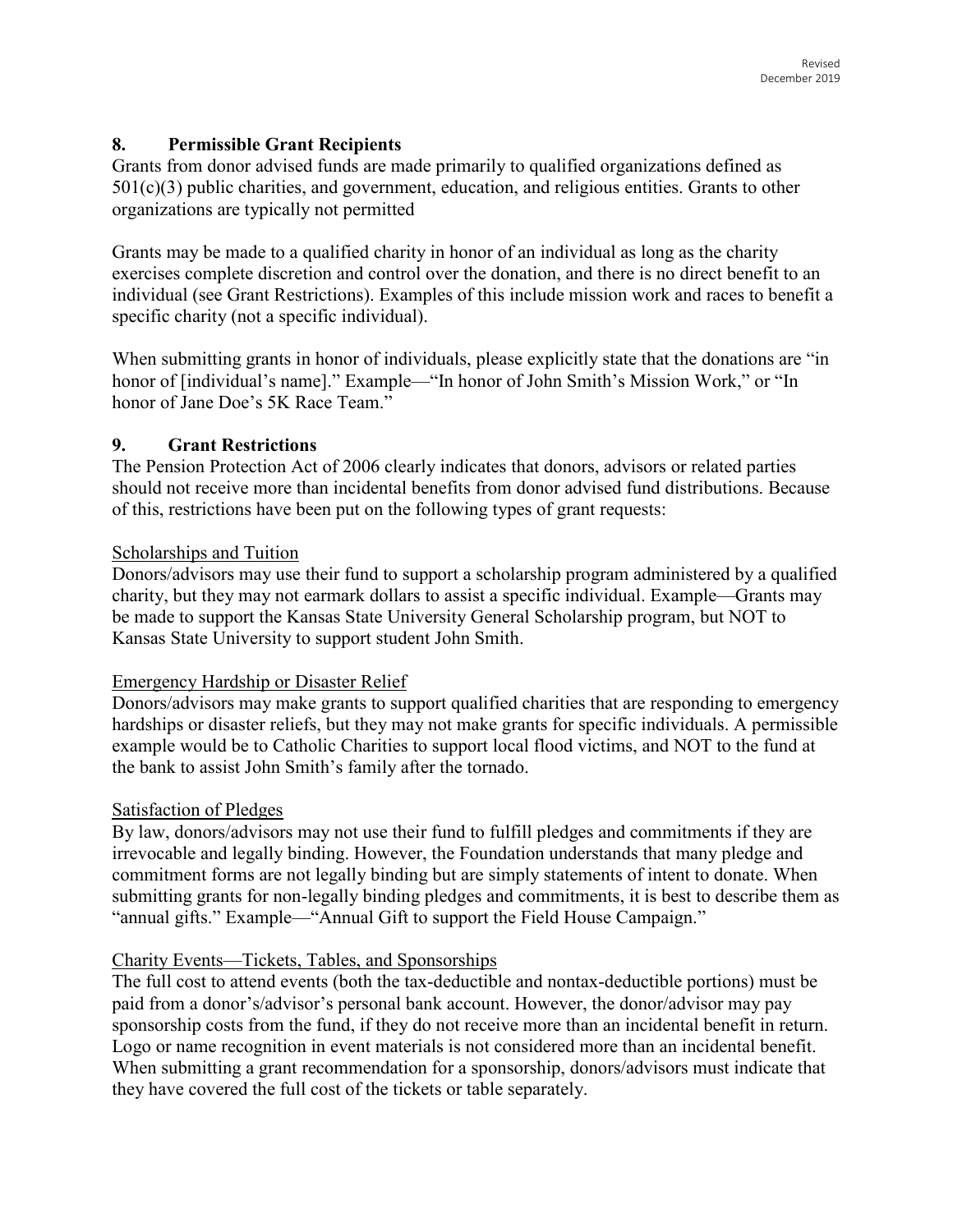#### Raffles and Auctions

Donors/advisors may use their fund to support "fund a need" or "itemless items," for donations at charitable events, but they can NOT use the fund to purchase raffle tickets or auction items. Example of an "itemless item," includes a donation towards a new lighting system at the community theatre.

#### College and University Funds

Grants to scholarship funds and other similar funds that enable the donor/advisor to be eligible to purchase tickets to athletic or other events are not permissible.

#### Loans or Compensation

Donors, advisors or other related parties may not, at any time, receive a grant or loan from a donor advised fund. The Foundation does not compensate donors, advisors, or related parties.

#### Memberships

Donors/advisors may use their fund to cover the cost of a membership if the charity confirms that the full cost is 100% tax-deductible.

#### **10. Grant Activity**

A donor advised fund is considered active if there is regular communication between the Foundation and the donor/advisor about its charitable distribution goals. Examples of this include:

- a. Regular Grant Recommendations. Donor/advisor generally recommends grants at least annually to qualified charitable organizations. The amount of grantmaking can vary from year to year.
- b. Developing a Philanthropic Program. Donor/advisor makes a substantial contribution to a fund, for example, upon the sale of his or her business, and refrains from recommending grants for a given initial period while the donor/advisor consults with the Foundation and/or does his or her own research to determine what types of grants will best meet community needs and/or the donor/advisor's philanthropic goals.
- c. Long-term Giving Plan. Donor/advisor deliberately reduces the frequency or size of grant recommendations from the fund, for example:
	- a. During his or her working years, with the intention of increasing the fund balance to support grantmaking during retirement when the donor/advisor expects his or her income to change.
	- b. To build a fund over time so the donor/advisor's children can make grants later (the idea being the donor/advisor is leaving a charitable legacy for the next generation to administer).
- d. Project Grants. Donor/advisor makes a substantial contribution to a fund and determines to recommend grants to a specific qualified charitable organization over a period of years so that the donor/advisor can monitor how the charitable organization performs, and to consider whether another organization would better achieve the donor/advisor's charitable objectives.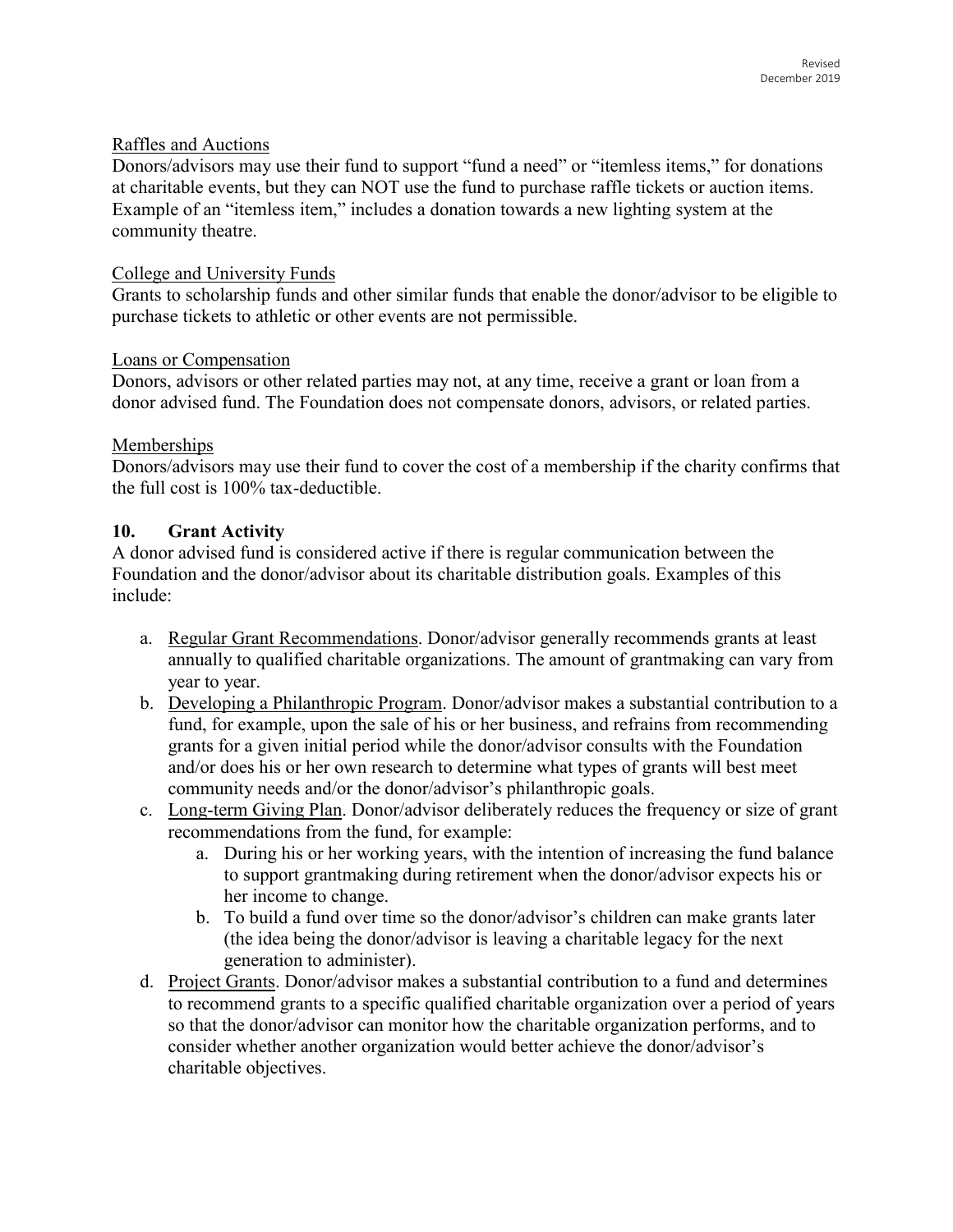- e. Starter Fund. Donor/advisor wants to build the fund balance to make substantial grants to the community. Therefore, there may be no distributions until the fund balance reaches an amount stated in the fund file based on the Foundation's conversations with the donor/advisor. .
- f. Specific Occasion Grant. Donor/advisor refrains from recommending grants for a number of years with the specific charitable goal of recommending a grant upon a specific occasion. Examples may include, but are not limited to:
	- a. Donor/advisor is incapacitated with no successor advisor(s) named. Foundation waits until the death of the donor/advisor to distribute the fund according to the original intent of the donor/advisor on file with the Foundation.
	- b. The fund has transitioned to named successor advisors but they are minors and no adult representative is named to represent them (grants will resume when successor advisors are adults);
	- c. Founders of fund who are also the donor/advisors are getting divorced and are suspending all grantmaking until both spouses agree on who will advise the fund after the divorce is settled. This may include splitting the fund into two separate funds, one for each spouse to advise, or eventually dissolving the fund by the making of charitable grants;
	- d. Grants are suspended during litigation involving a fund (e.g., the donor left his/her estate to a fund, but the donor's heirs are disputing the bequest so the Foundation does not allow grants until the litigation is resolved); or
	- e. Donor leaves a bequest to a fund and distributions are made periodically to the fund during the estate settlement process, but the grants are not made until the estate is fully settled and the fund receives a final distribution from the estate.

Should there be no grant activity in a donor advised fund for at least two years, and the Foundation is unable to make contact with the named advisor(s) at the address furnished, the fund may be transferred to the Foundation's unrestricted community grant fund. It is the sole responsibility of the donors/advisors to notify the Foundation of changes in addresses or contact information.

## **11. Anonymity**

Unless the donor/advisor wishes to remain anonymous, the Foundation identifies for grant recipients the named funds from which grants are paid, and the grant recipients are encouraged to acknowledge the donor whose generosity made the grant possible.

## **12. Future Grant Form**

Donors/advisors can choose to name a successor advisor or designate their fund for a charitable purpose at death. The Foundation has a Future Grant Form that can be completed as a guide for the Foundation.

## **13. Successor Advisors**

Donors/advisors may designate one or more adult (i.e., at least age 18) person(s) as successor advisors to recommend grants from the fund upon the donor's/advisor's death. Minor children may be designated in conjunction with a legal adult advisor. In the event that there are multiple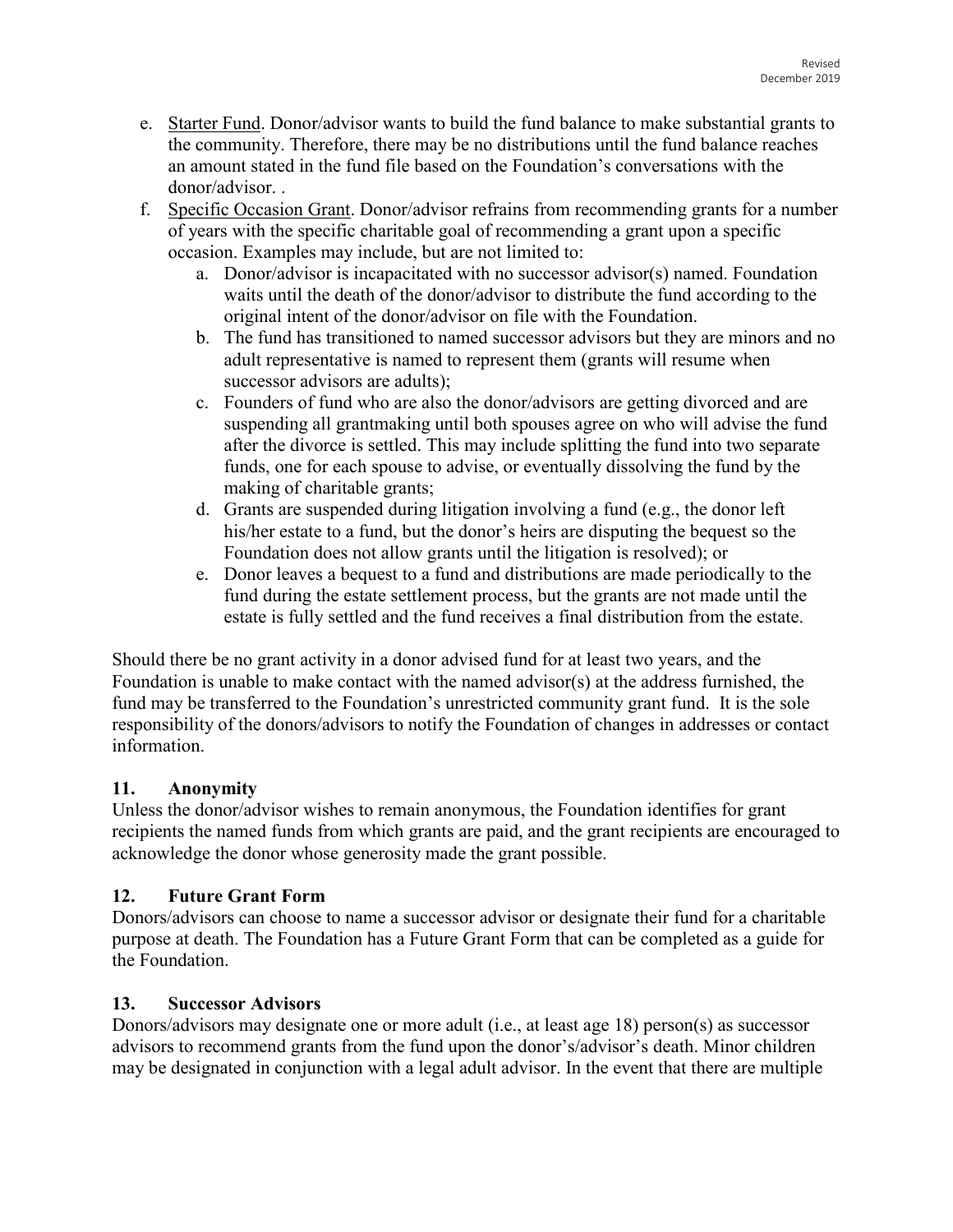advisors on a fund, one advisor must be named as the primary advisor, who will have the authority to communicate recommendations to the Foundation.

Each successor advisor to the fund that was designated by the donor may likewise designate a successor advisor to act in his or her place (who in turn may designate a successor advisor to act in his or her place, and so on).

After the donor's/advisor's death, the Foundation will contact the successor advisor(s) to inform them that they have been named as successor advisor for the fund. If after two years from the date of the initial correspondence, there has been no response or action from the successor advisor(s), the Foundation will follow instructions set by the donor on the Future Grant Form. If there are no such instructions, the fund will be transferred to the Foundation's unrestricted community grant fund.

## **14. Additional Advisors**

Founders of the fund and/or primary advisors may designate one or more adult (i.e., at least age 18) person(s) as additional advisors to recommend grants from the fund while the founder is living. Any additional advisor has the same abilities to recommend grants. At the time of death of the founder, any additional advisors will become void and the Foundation will then follow the instructions outlined in any Future Grant Form on file.

## **15. Monitoring Function and Variance Power**

The Foundation will monitor and periodically evaluate all funds to determine that payments therefrom are being used for charitable purposes consistent with the Foundation's purposes and the donor's intent. If the Foundation determines that circumstances are such that continued payments from a fund for the specified charitable purposes or to the specified charitable organizations have become unnecessary, obsolete, inappropriate, incapable of fulfillment, impractical, illegal, or inconsistent with the Foundation's purposes or the donor's intent, the Foundation has the power, exercisable at the sole discretion of its board of directors, to designate an alternative charitable beneficiary or fund (taking into account the donor's intent) as the recipient, or to transfer the property and assets in the fund in question into the Foundation's community grant fund, or to effect some combination of the foregoing.

The Foundation will use its best efforts to give affected donors and organizations advance written notice of its intent to exercise the variance power outlined above.

## **16. Administrative Fees**

All component funds are required to share in the administrative costs of operating the Foundation. Although the Foundation has a separate and permanently endowed administrative fund that enables the Foundation to keep fees to a minimum, the Foundation reserves the right to annually assess a fee against each component fund. Administrative fees help cover grant processing, gift processing and receipts, fund statements, and the annual audit to assure financial accountability. See the current Administrative Fee Schedule for current fees for each fund type.